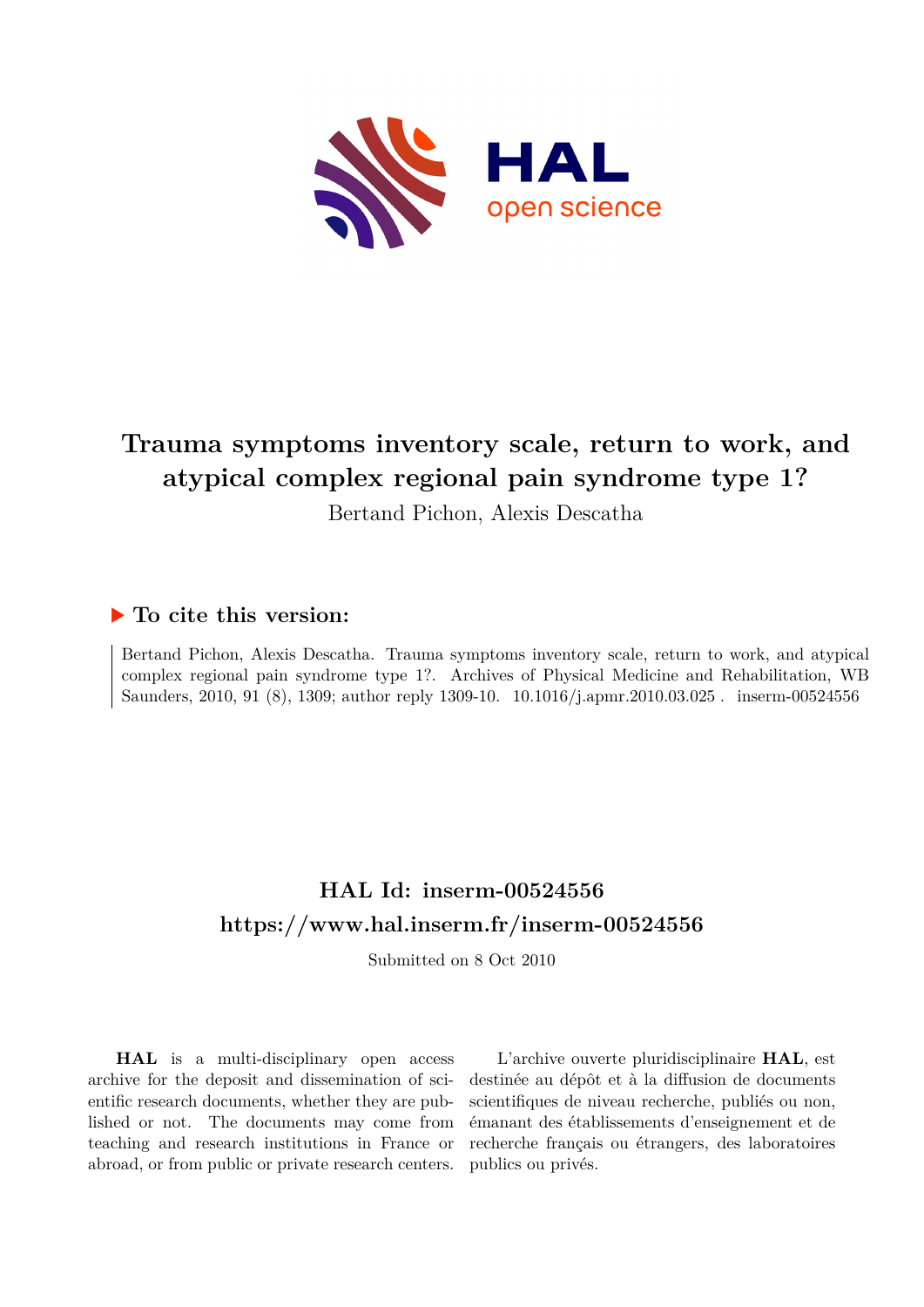Trauma symptoms inventory scale, return-to-work and atypical Complex Regional Pain Syndrome type 1?

### Sir,

We read with a particular interest the paper of Collins et al about the Trauma related neuronal dysfunction Symptoms Inventory  $(TSI)^1$ . We think, in addition of the interesting work made by the authors that return-to-work should also be discussed, especially for Complex Regional Pain Syndrome type 1 (CRPS1).

The TSI was developed after a complete literature review. It included a very precise description of the complaints, in order to compare chronic pains syndrome like CRPS1 and fibromyalgia<sup>1</sup>. However, authors did not included disability and return-to-work in their scale nor in the evaluation, although the impact of these syndromes on return-to-work known by rehabilitation specialists and occupational physicians.

It is true, considering CRPS1 for instance, that very few studies report its socioeconomic impact  $2^{-8}$ , and there appears to be wide variability in the rate of return to work, from as little as 30%  $2$  to as much as 75%  $6.7$  or more  $8$ , with most being based on a small number of patients (20 patients, or fewer for 5 studies). A proportion of return to work of over 50% in 12 to  $18<sup>th</sup>$ months seemed common, depending on the localisation (upper limb), the cause of CRPS1 (work accident, severe trauma for instance<sup>6</sup>), and in case of comorbidity (alcoholism, medicinal products).

We think then the authors of the TSI are probably right to not include disability and return-towork in their scale, taking into account the heterogeneity of results associated with very different situations. While it appears most patients with early stages of CRPS1 return to work, these are not necessarily the same patients observed in occupational medicine or rehabilitation units. However, by the example of CRPS1, further validation should necessarily include aspects in the validation procedure. Furthermore, we also could conclude that further studies are necessary to describe the return-to-work among patients with atypical forms of CRPS1.

#### Acknowledgments

We wish to thank Michel Perrigot and Jacques Ameille for their support.